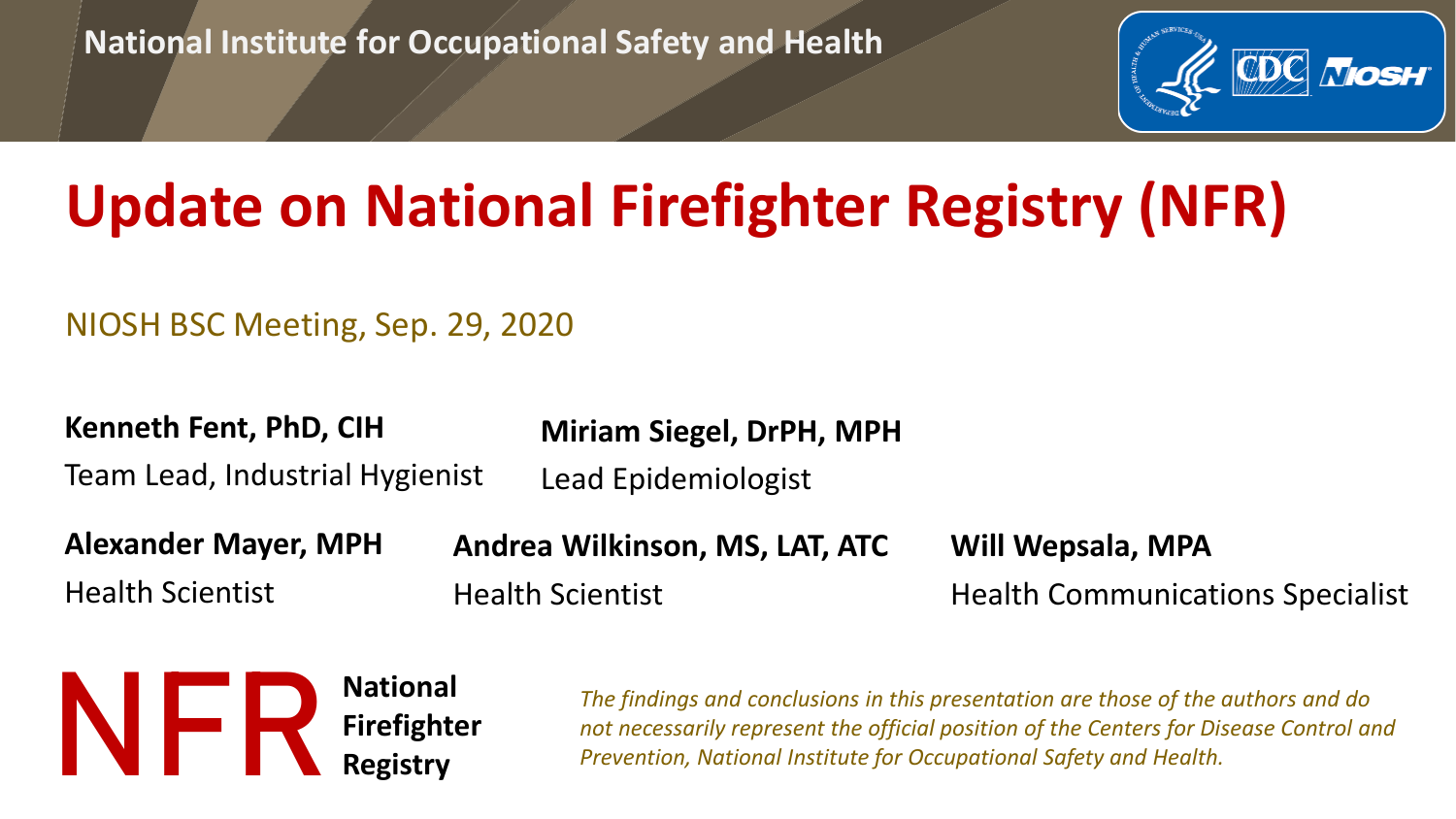### **Background**

- NFR subcommittee (NFRS) held first public meeting on May 15, 2020 to discuss protocol
- NFRS drafted a report of recommendations for Dr. Howard that was approved at the July 14, 2020 meeting
- Draft report submitted to NIOSH BSC for review in July 2020
- BSC modified and approved the report during Aug. 4, 2020 meeting
- Final report is publicly available at <https://www.cdc.gov/niosh/bsc/meetings.html>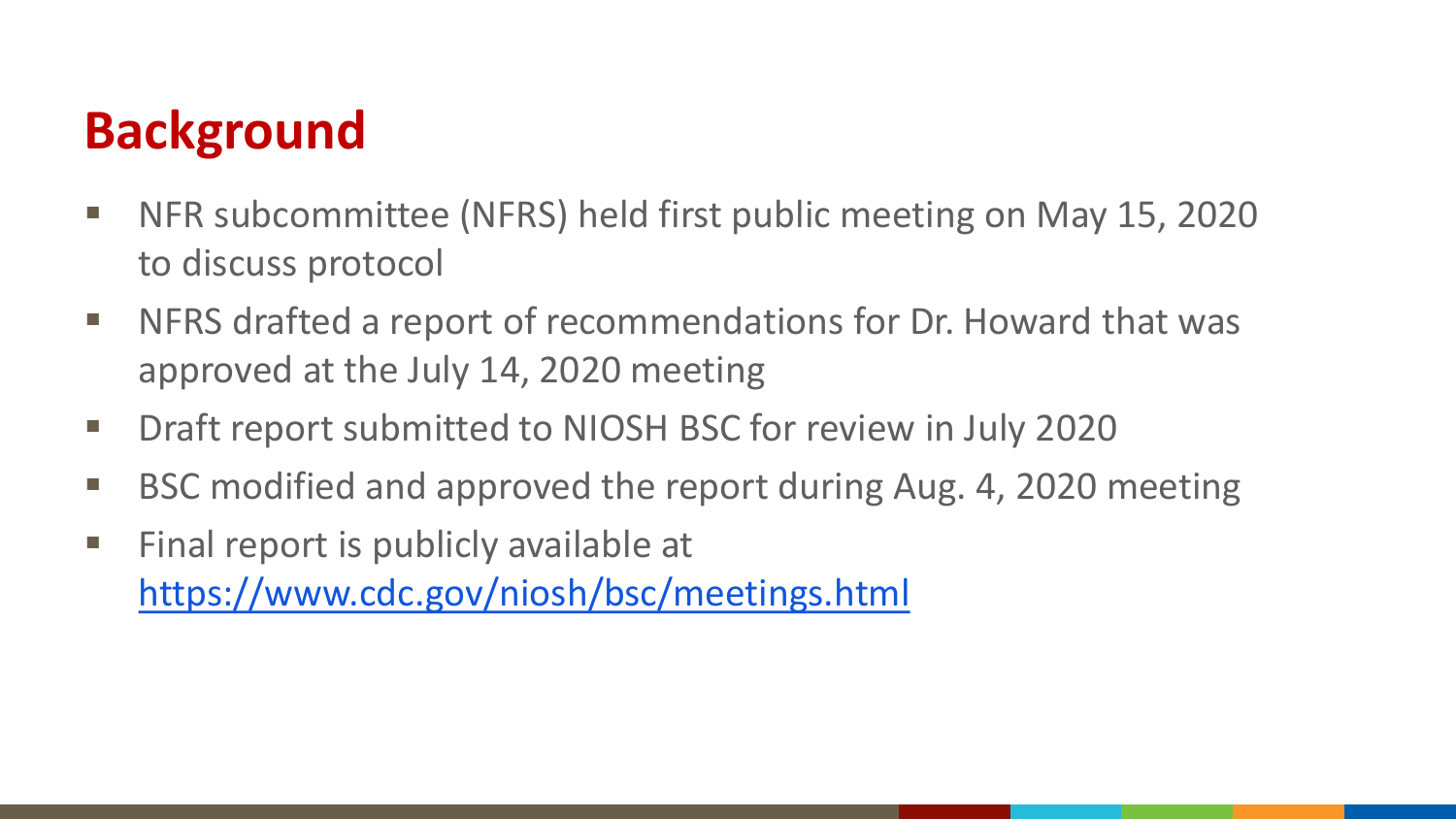#### **Report Recommendations**

- Final report had 3 main recommendations
- NFR team made edits to the protocol to address these 3 recommendations
- Revised protocol, questionnaire, consent form, and response memo have been submitted for NIOSH review/approval (pending)

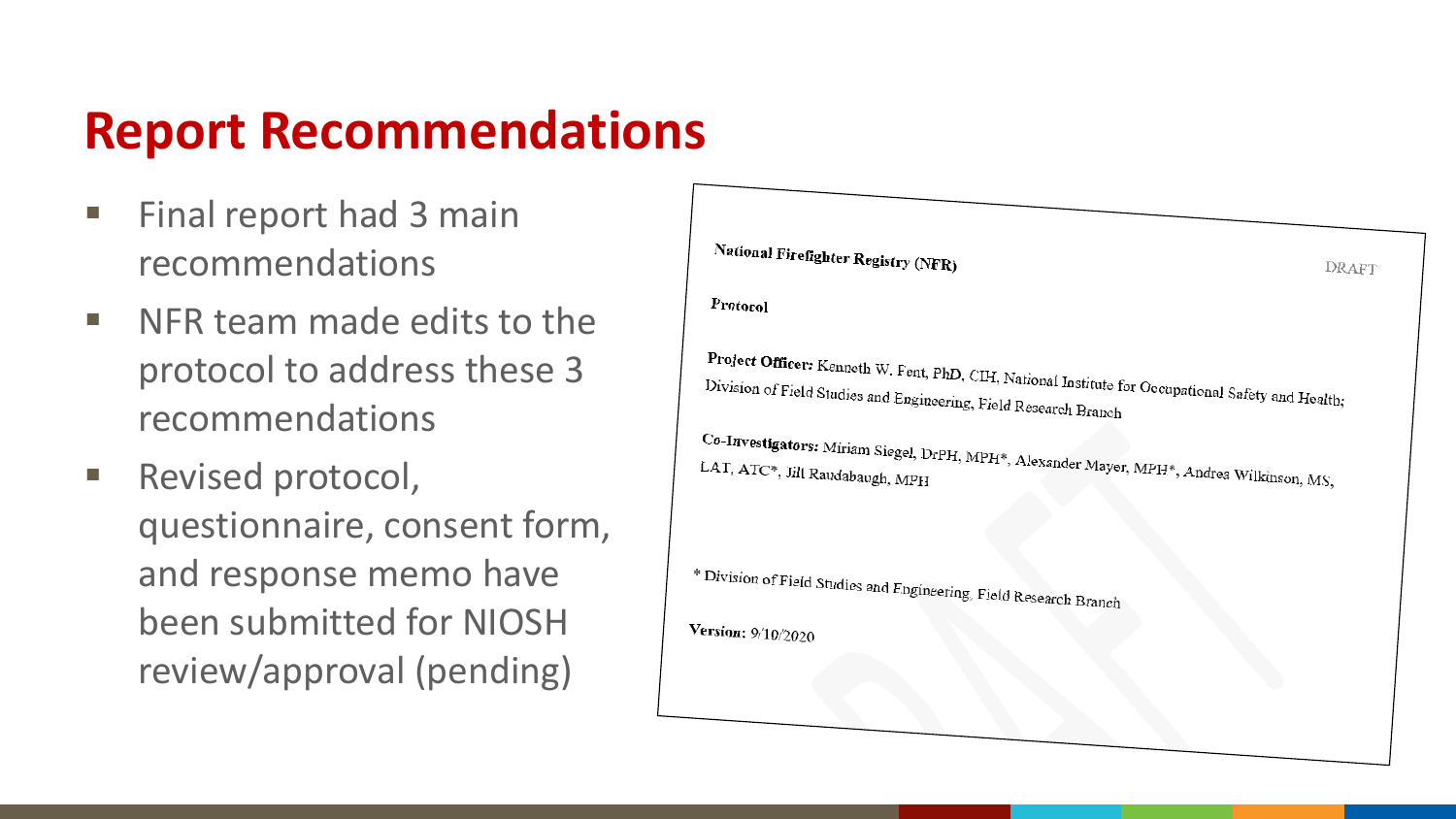### **Recommendation 1**

Because of the importance of obtaining SSN for the National Death Index and the cancer registries, it is recommended that NIOSH should perform targeted stakeholder interviews to learn the most compelling communication approach for explaining why the SSN is needed and how it will be protected, then the communication approach should be pilot tested.

SSN = Social Security Number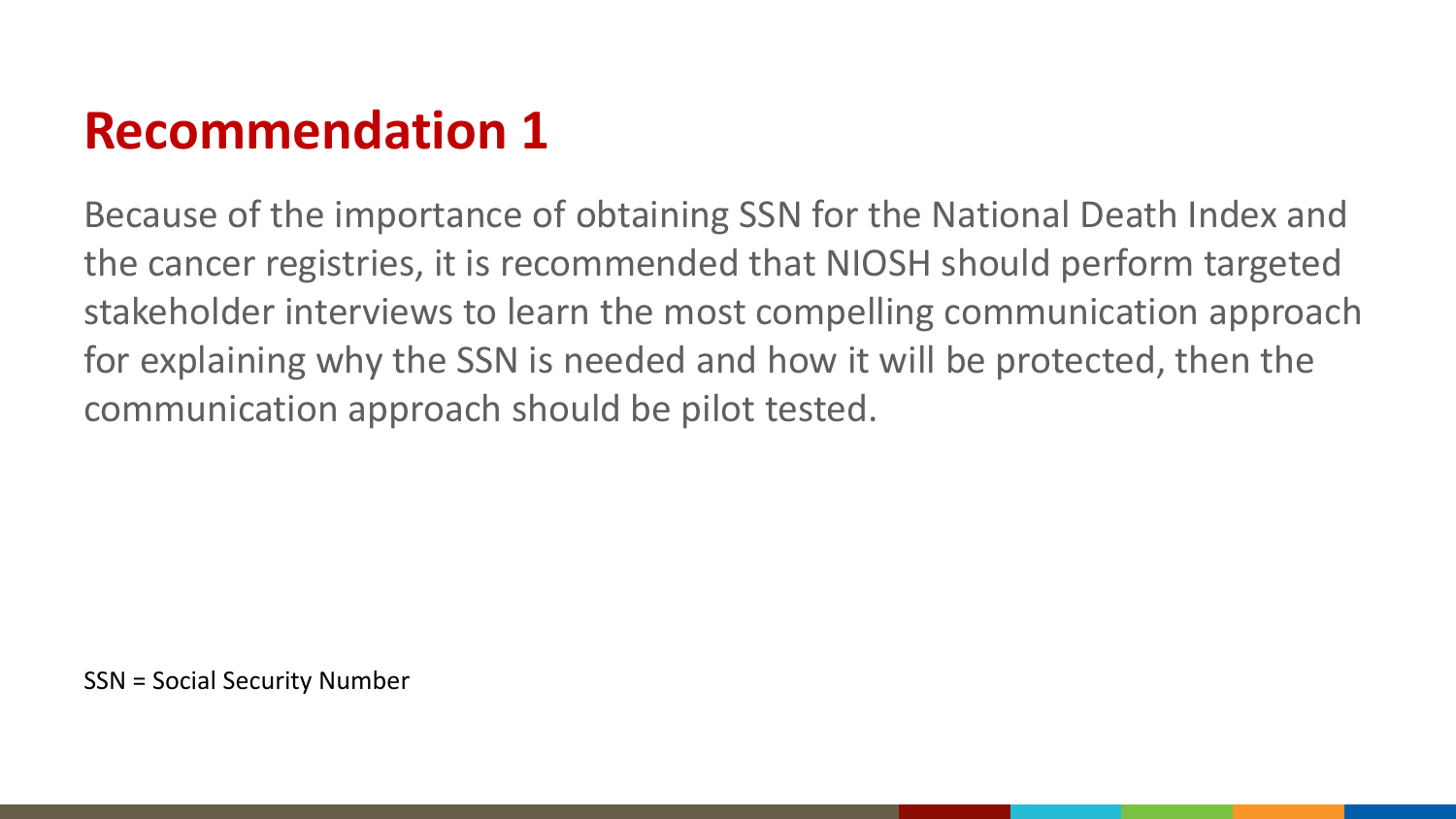- Held multiple conversations with firefighters, fire officers, and other stakeholders regarding SSN, confidentiality, and messaging
- Surveyed fire chiefs from around the country about the potential barrier to participation from asking for SSN
- Currently conducting focus group sessions with different groups of firefighters (i.e., career, volunteer, female, and minority firefighters) about the best way to promote the registry, including importance of SSN
- In discussion with International Association of Fire Fighters (IAFF) regarding support for SSN collection
- All of this will inform how we communicate why SSN is important and how it will be protected
	- Plan to add a section on SSN to the NFR webpage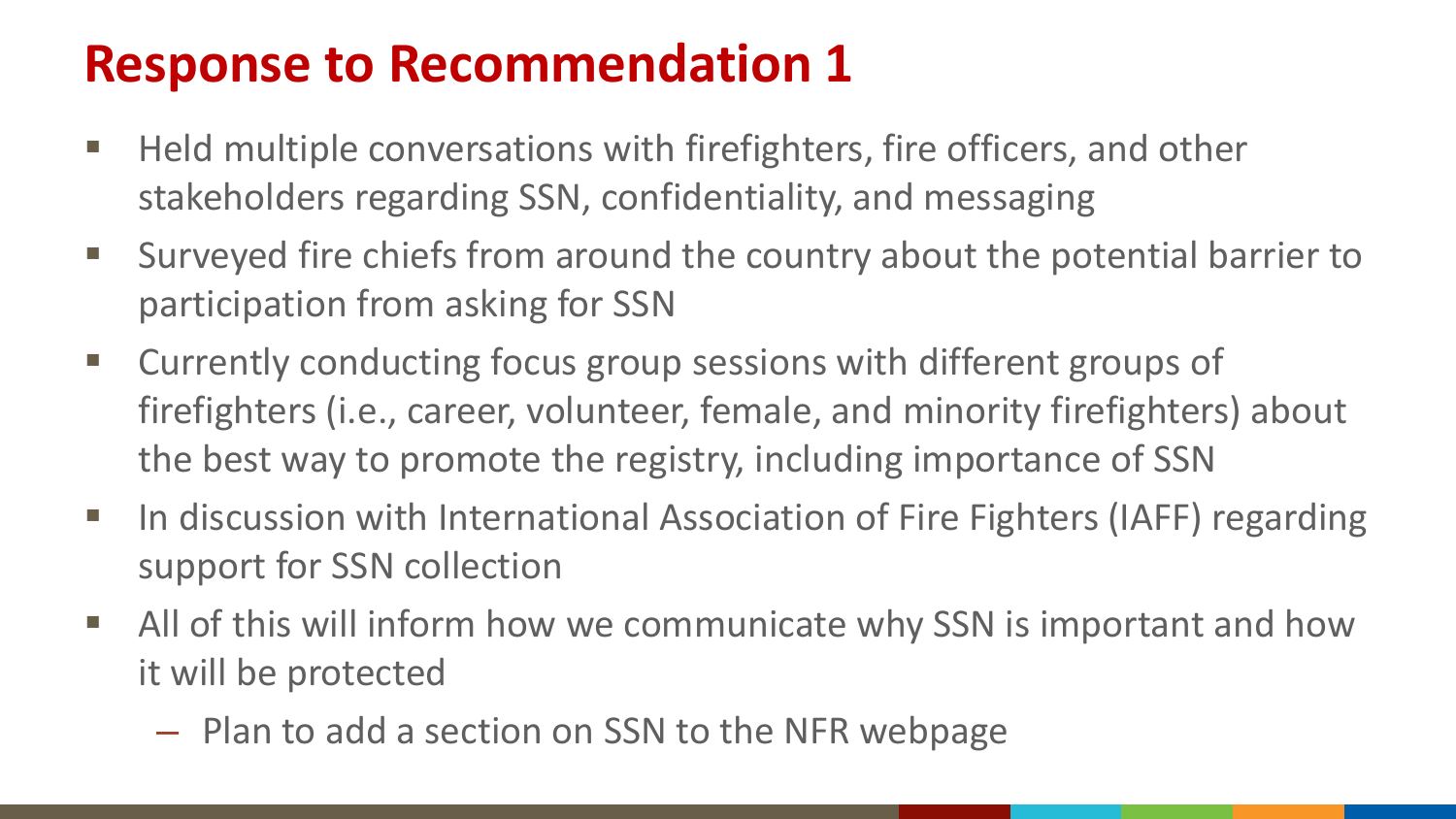- Moved the question regarding collection of SSN to the end of the User Profile
	- We heard from several stakeholders that it is best to be up-front regarding this data element
	- Plain language explanation, "Why we are asking for this" is included
	- By making SSN part of the user profile, a participant could input this information later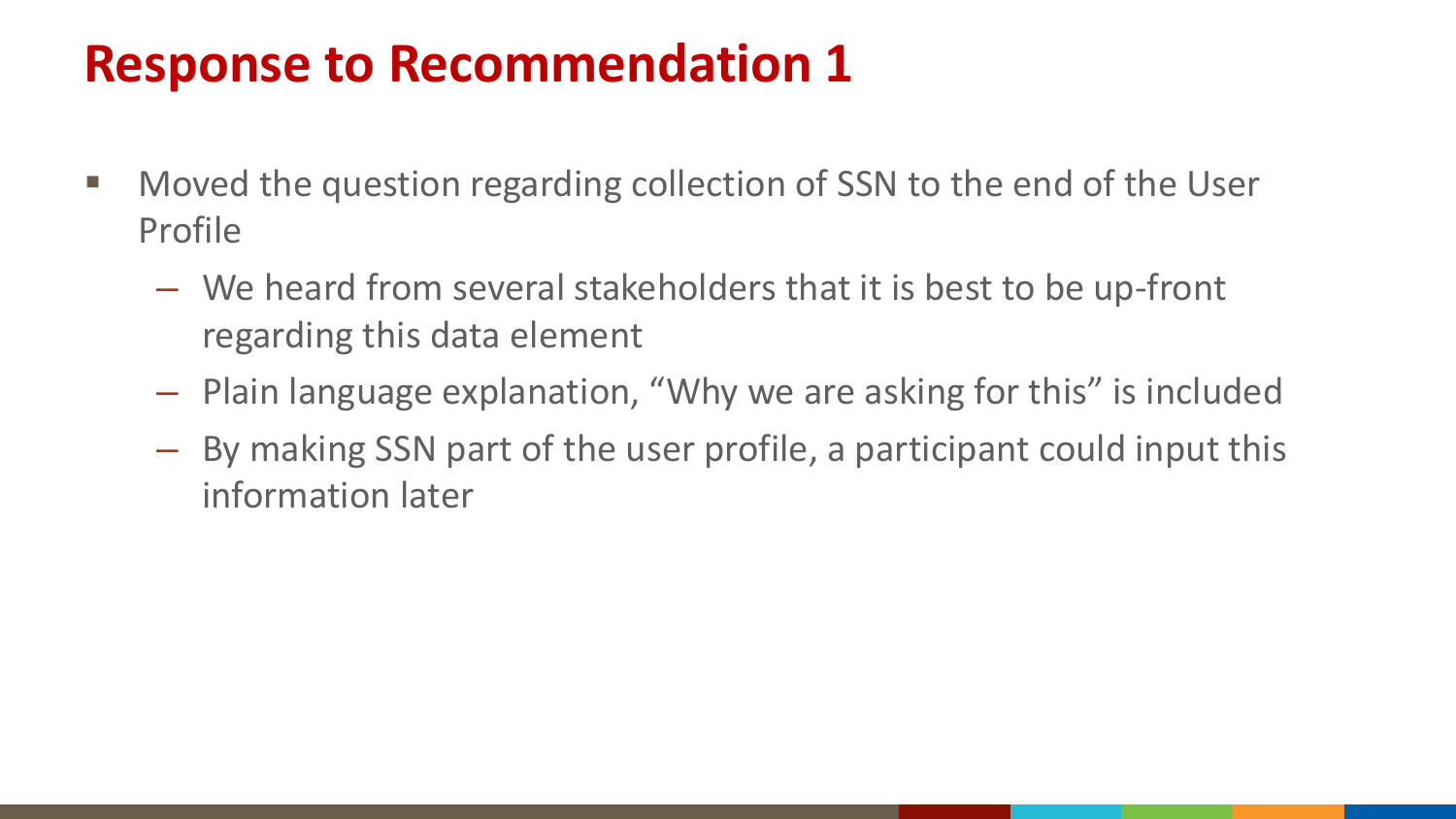- We currently ask for full SSN
- If a participant does not provide SSN, then...
	- Pop Up: "*We noticed that you did not include an SSN. Would you consider providing your SSN or at least the last four digits? Although not as reliable as your full SSN, the last four digits of your SSN would increase the likelihood of linking your information to any future cancer diagnosis."*
- We are considering only asking for last 4 digits of SSN
	- How would this impact our ability to match to state cancer registries or NDI?
	- How would this affect participation rates?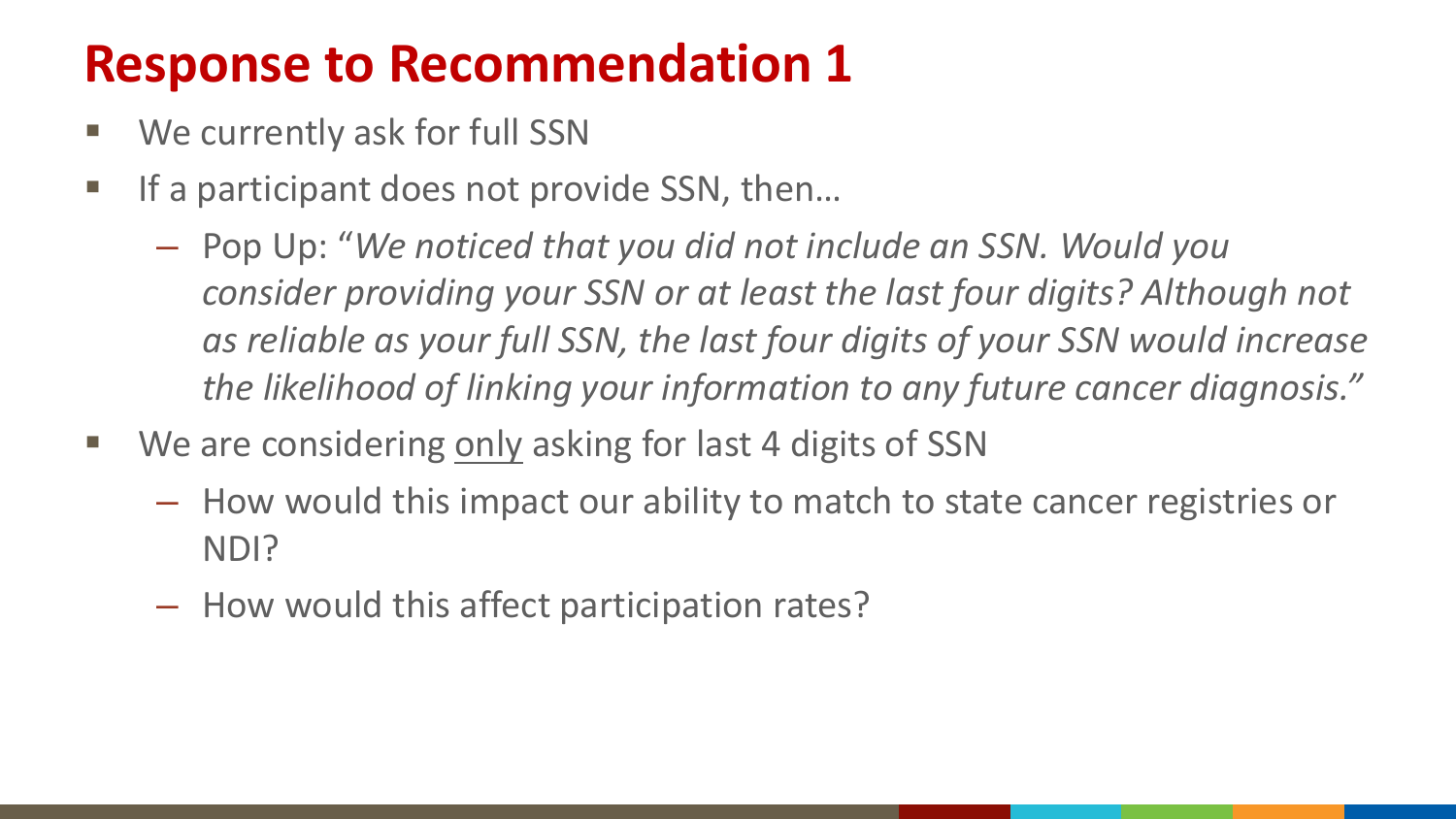### **Recommendation 2**

Currently changes are underway with NAACCR to facilitate and streamline linkage between research groups and state cancer registries via the Virtual Pooled Registry. NIOSH should begin the groundwork for establishing the framework for linking the firefighter cancer information, both past and ongoing, to facilitate future easy access to the state cancer registry data.

NAACCR = North American Association of Central Cancer Registries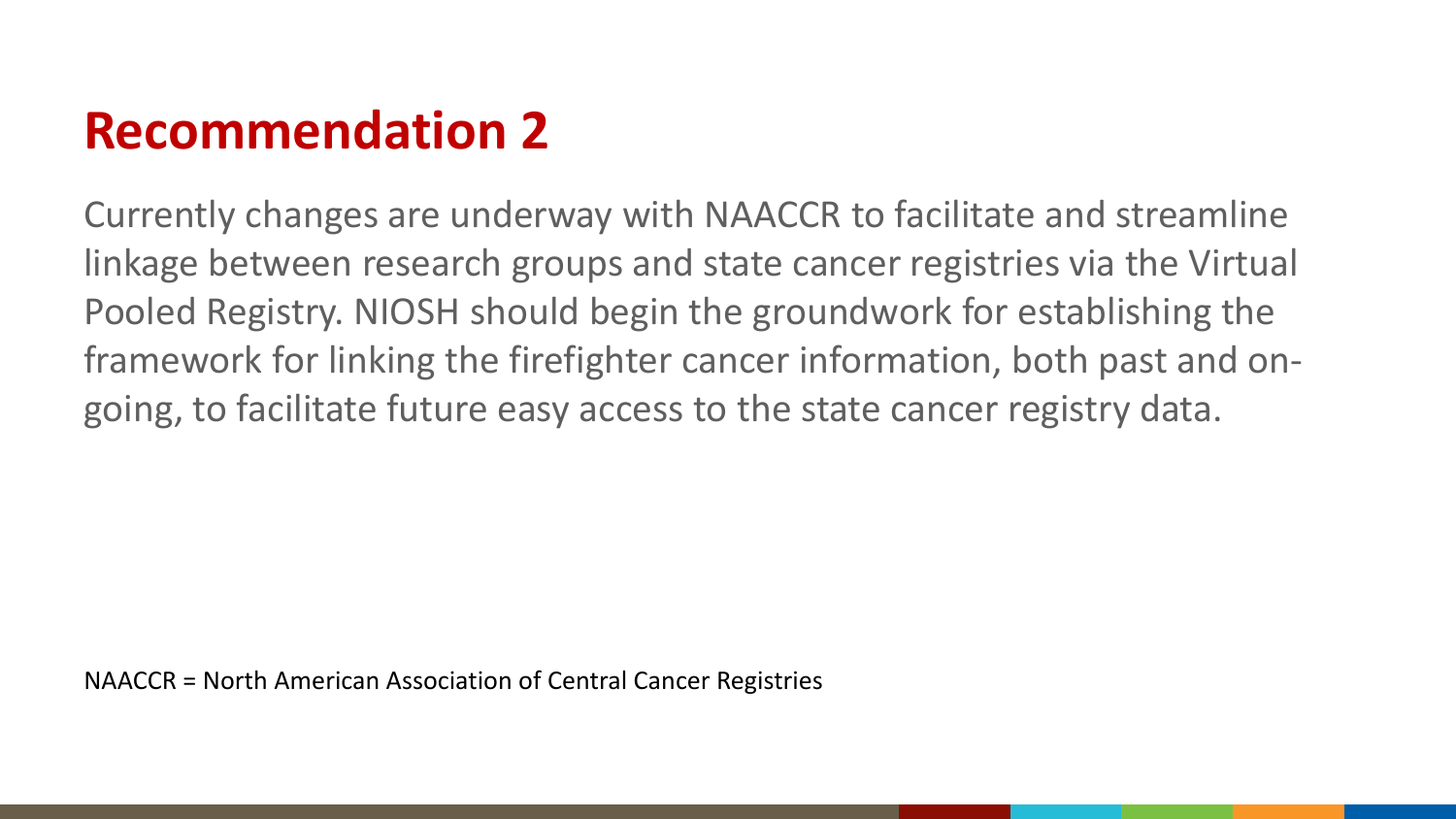- Established several connections with NAACCR, including with the project coordinator for the Virtual Pooled Registry
- Raising awareness of the NFR among the state cancer registry community
	- Dr. Siegel gave a presentation on the NFR at a NAACCR Webinar on September 9, 2020
- Have held meetings with other CDC researchers who have successfully linked with multiple state cancer registries
- Plan to devote considerable resources and personnel to linking to state cancer registries
- Updated the protocol to provide even more information about the Virtual Pooled Registry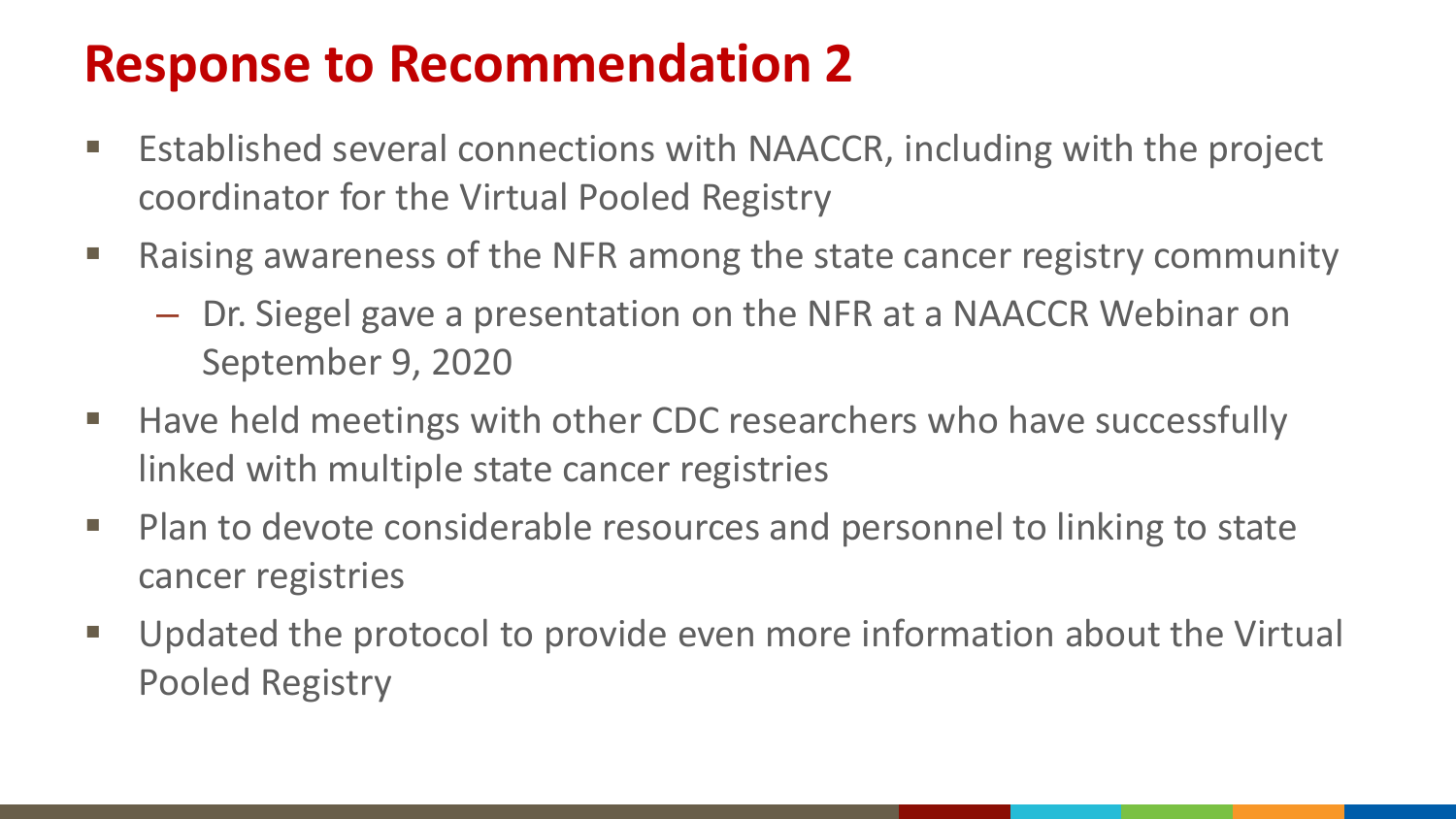#### **Recommendation 3**

It is recommended that one of two approaches be used to characterize exposure.

- One approach could be the use of strategic questions regarding the approximate year that the individual firefighter started using each protective action such as selfcontained breathing apparatus, other respiratory protection during overhaul, types of turn-out gear used, storage and cleaning of turn out gear, showering etc.,
- The second approach would be to ask questions 25, 28-29, 30-35 for each job held.
- Further, it is recommended that both approaches be assessed in a pilot study to determine how much time is added to the total time for collecting information for the enrollment questionnaire. Several subcommittee members felt that 30 minutes or less may be ideal for completing the enrollment questionnaire but that this exposure/protection information was vital for the success of the study. Hence, it is recommended that different versions of the questionnaire be pilot tested to have a better understanding of which approach is more reliable, valid, and acceptable to the participants.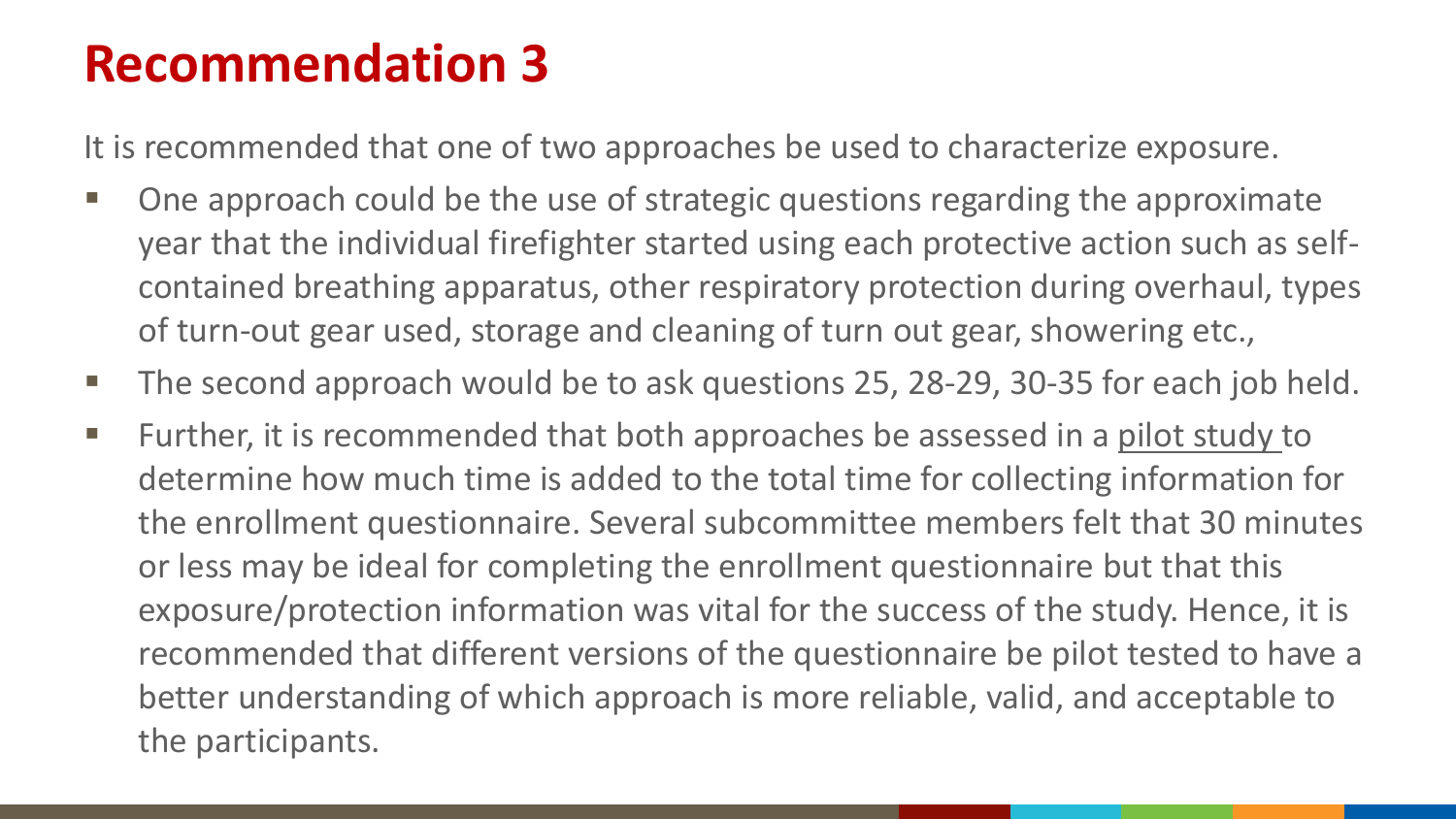- Modified the questionnaire to collect more detailed work history with exposure questions tied to each job title held in each department
- **Added questions about the approximate year in which different controls were** implemented, such as use of respiratory protection
- **Added a question regarding smoke exposure injuries**
- **Held phone calls and piloted versions of the questionnaire with firefighters and** other stakeholders
- Web-based questionnaire will be piloted with several firefighters to evaluate user experience and time burden
- Plan to pilot the entire registration process with small to medium-sized department(s)
	- Pilot testing plans have been added to the protocol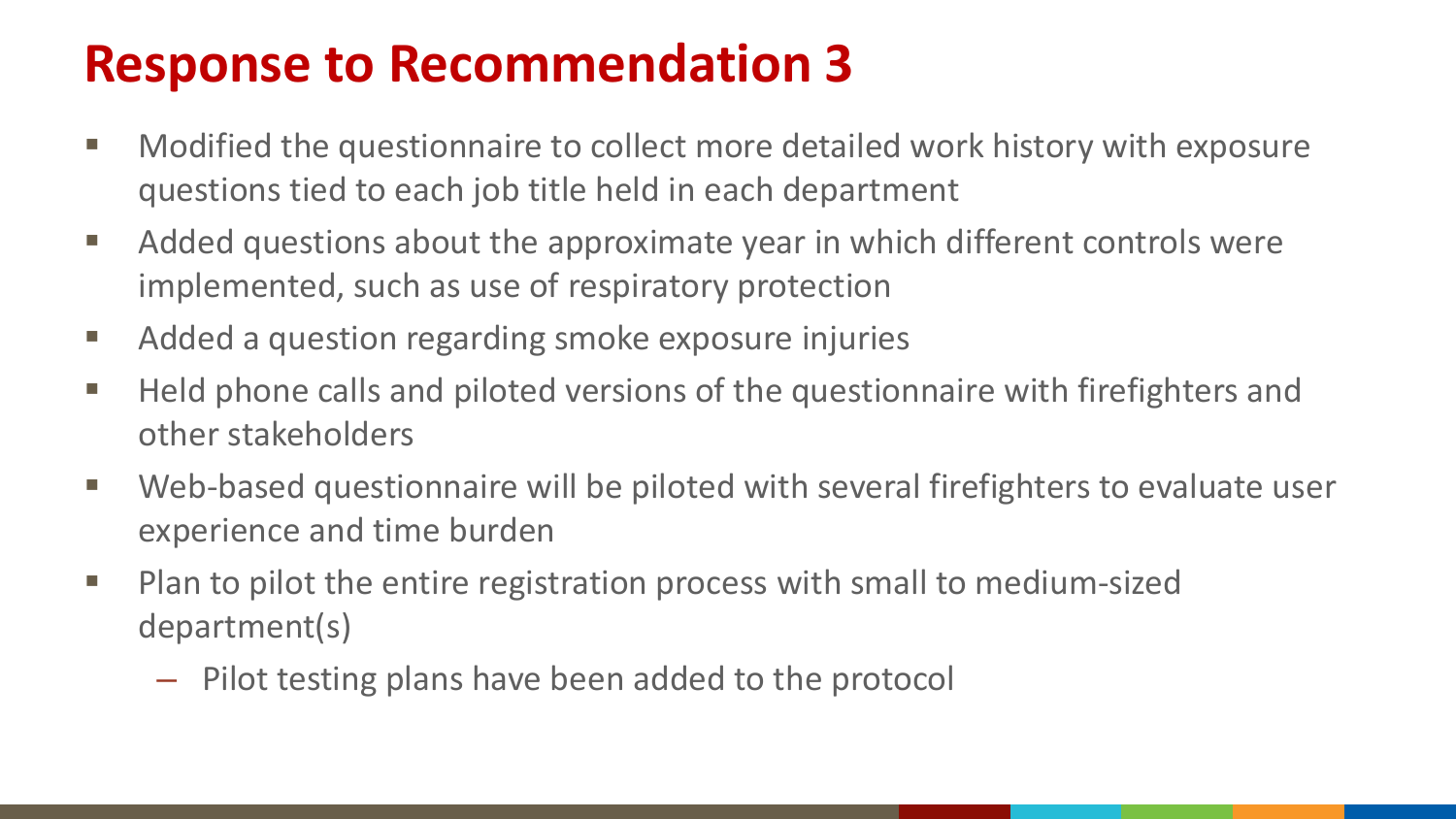## **What happens next?**

- Post NIOSH-approved updated protocol and response memo to the NFRS/BSC website
- **Submit OMB package for enrollment questionnaire** 
	- 30-day Federal Register Notice
- **Submit the Assurance of Confidentiality for CDC approval**
- **E** Continue to develop the secure web portal and database
- **IMPLEMENT COMMUNICATIONS plan, including working with stakeholders to deliver** promotional materials
- Pilot the NFR registration process with small to medium sized department(s)
- **E** Launch the NFR (open enrollment)
- **Promote NFR at professional conferences, etc. (dedicated booths)**
- Begin the targeted enrollment process for selected fire departments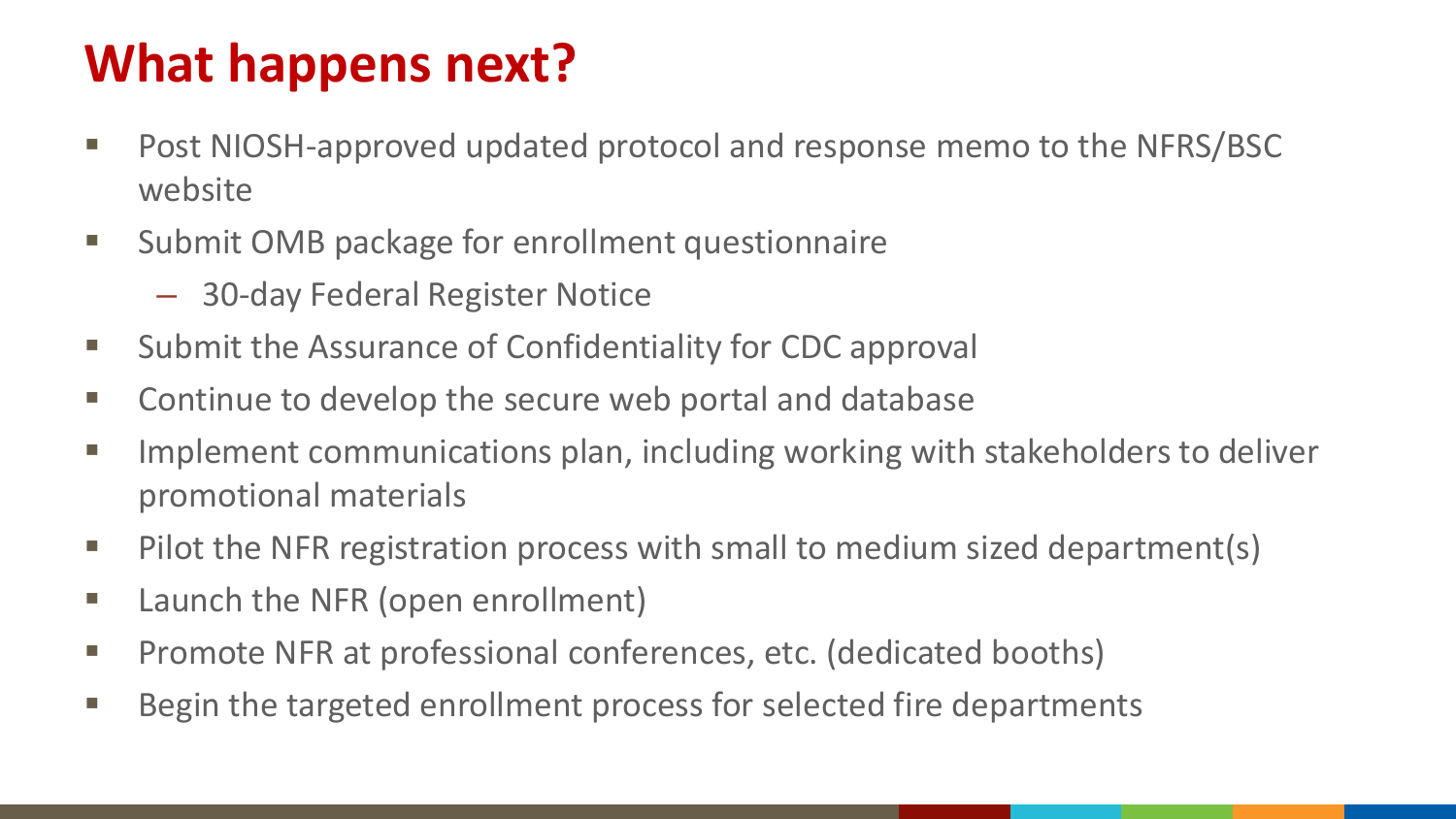